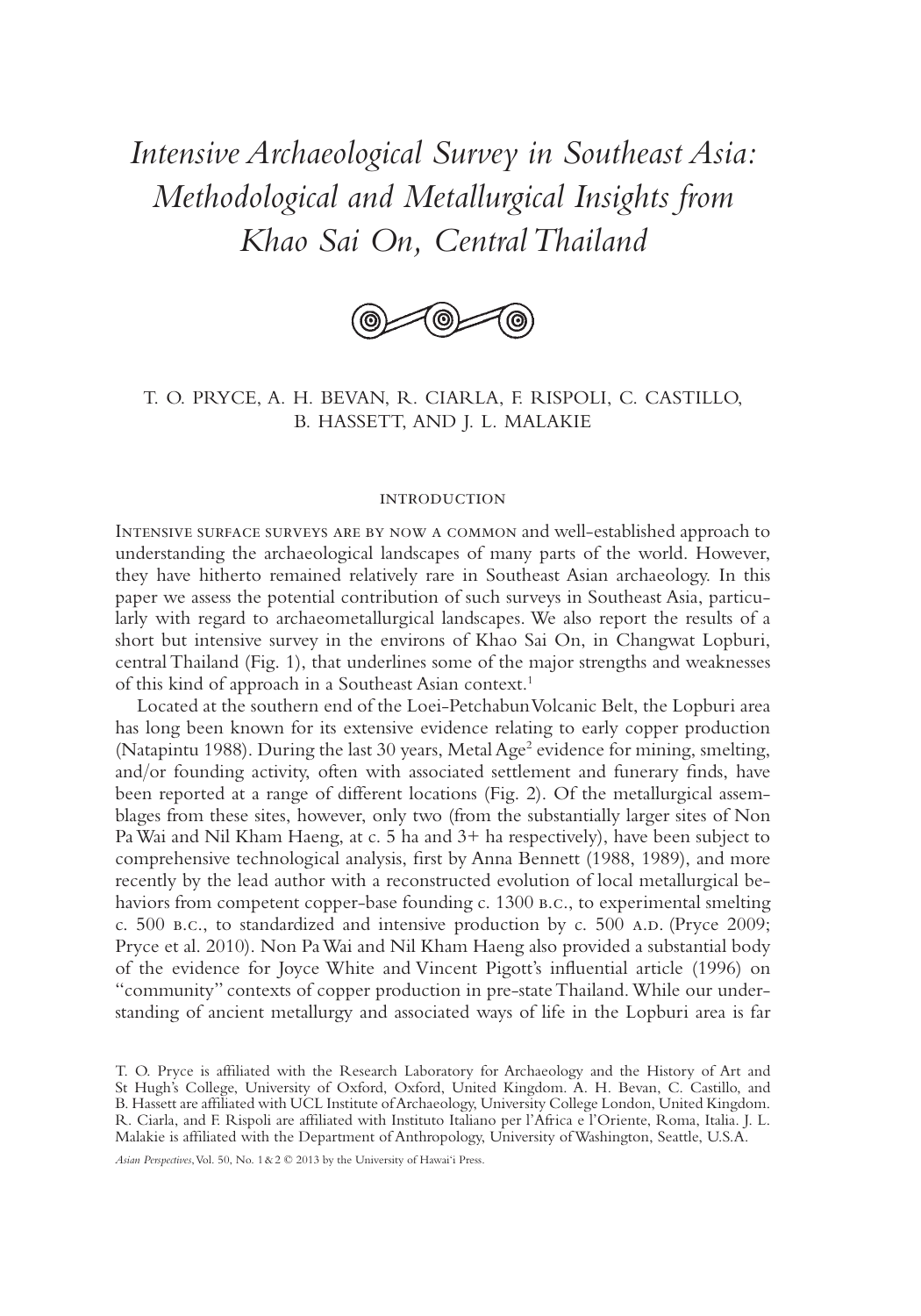

Fig. 1. Regional map indicating position of Khao Sai On survey area in relation to the Loei-Petchabun Volcanic Belt.

more detailed than anywhere else in Southeast Asia, the sample remains problematic, as it is both small and biased toward the largest sites.

Metal production and exchange was probably a substantial sector of the pre- modern Southeast Asian economy (see e.g., Bronson and Charoenwongsa 1994), and almost certainly a significant element of the human experience within the Lopburi area. We thus consider it a topic worthy of study in its own right. However, the comparative analysis of Eurasian metallurgical traditions has long constituted a valuable proxy for long-range cultural exchange, due to the dispersed resources and considerable skill required for successful metallurgy and the close and cooperative training environments needed for the high-fidelity transmission of these technologies (e.g., Chernykh 1992, 2008; Chernykh et al. 2000; Childe 1954; Chiou-Peng 1998; Grushin 2005; Linduff and Mei 2009; Mei 2000, 2004; Mei and Li 2003). Within the Southeast Asian arena there has been a recent spate of such modeling (Ciarla 2007*b;* Higham 1996; Higham et al. 2011; Pigott and Ciarla 2007; White and Hamilton 2009), all of them linking early regional metallurgy to the general Eurasian debate, albeit with contested chronologies, routings, and social interaction mechanisms. These hypotheses can be probed in terms of theoretical framework and methodology (Pryce 2009; Pryce et al. 2010), but their critical weaknesses are data density and quality, as they rely on evidence from metallurgical assemblages separated by hundreds if not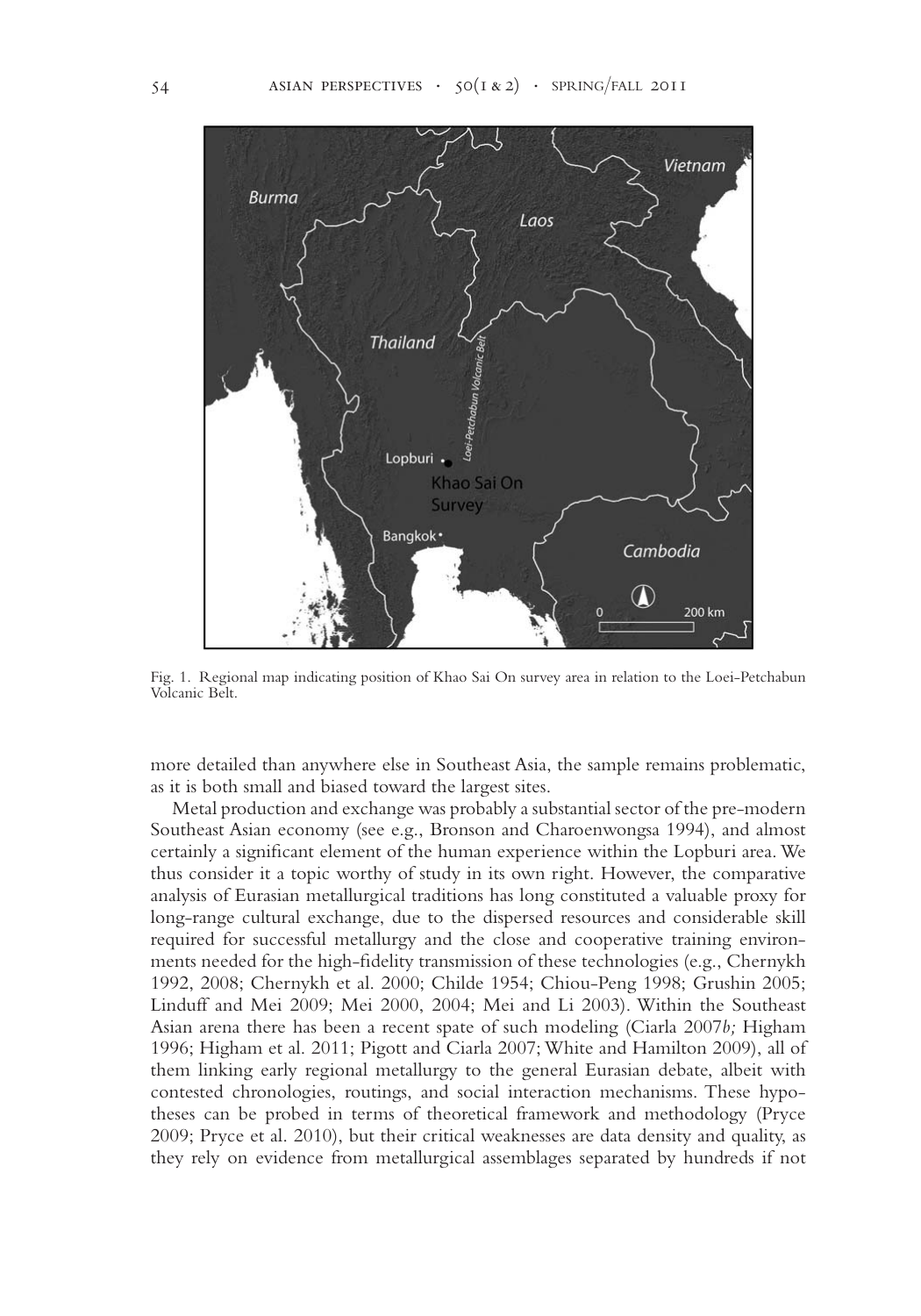

Fig. 2. Local map indicating position of Khao Sai On survey area in relation to the known mineralizations and metal production sites in and around the Khao Wong Prachan valley.

thousands of kilometers, which have for the most part not been studied in substantial detail. Therefore, our pilot landscape study was also indirectly motivated by the regional need to develop methodologies for the discovery of ancient metal production sites of all sizes, which would constitute the "stepping-stone" comparanda required to substantiate or reject the competing models for early Southeast Asian metallurgy. At local scales, a more holistic appreciation of site hierarchies in metal production landscapes will also serve to provide a clearer understanding of the social context of those industries.

Of course, the first problem is how to acquire a systematic sample of metal production sites within the Southeast Asian landscape. While remaining aware of the risks of assuming "optimal" economic behaviors<sup>3</sup> and uniformitarian historical processes from the outset, it might nonetheless be useful to focus on those regions with metallogenic geology (e.g., Sitthithaworn 1990) and/or ethnographic accounts of primary metal production (e.g., Bronson and Charoenwongsa 1994). Even then, the enormous mineral wealth and cultural diversity of Southeast Asia still leaves vast territories to explore. To further reduce the task, satellite-based remote sensing approaches to identifying a signature for early smelting sites have been attempted, based on the chemical and textual characteristics of known Lopburi area production sites with a high proportion of slag in the ground (Pryce and Abrams 2010; see also Dentz 2008). Unfortunately, the limited size even of large locations (such as Non Pa Wai and Nil Kham Haeng), poor soil/slag discrimination, and the radiation shielding effects of vegetation dictate that this methodology requires substantial development, with vegetation signatures in slag-rich matrices being one avenue. In any event, remote sensing techniques can only ever offer "areas of interest" that will always require groundtruthing. This brings us to intensive and systematic survey methodologies.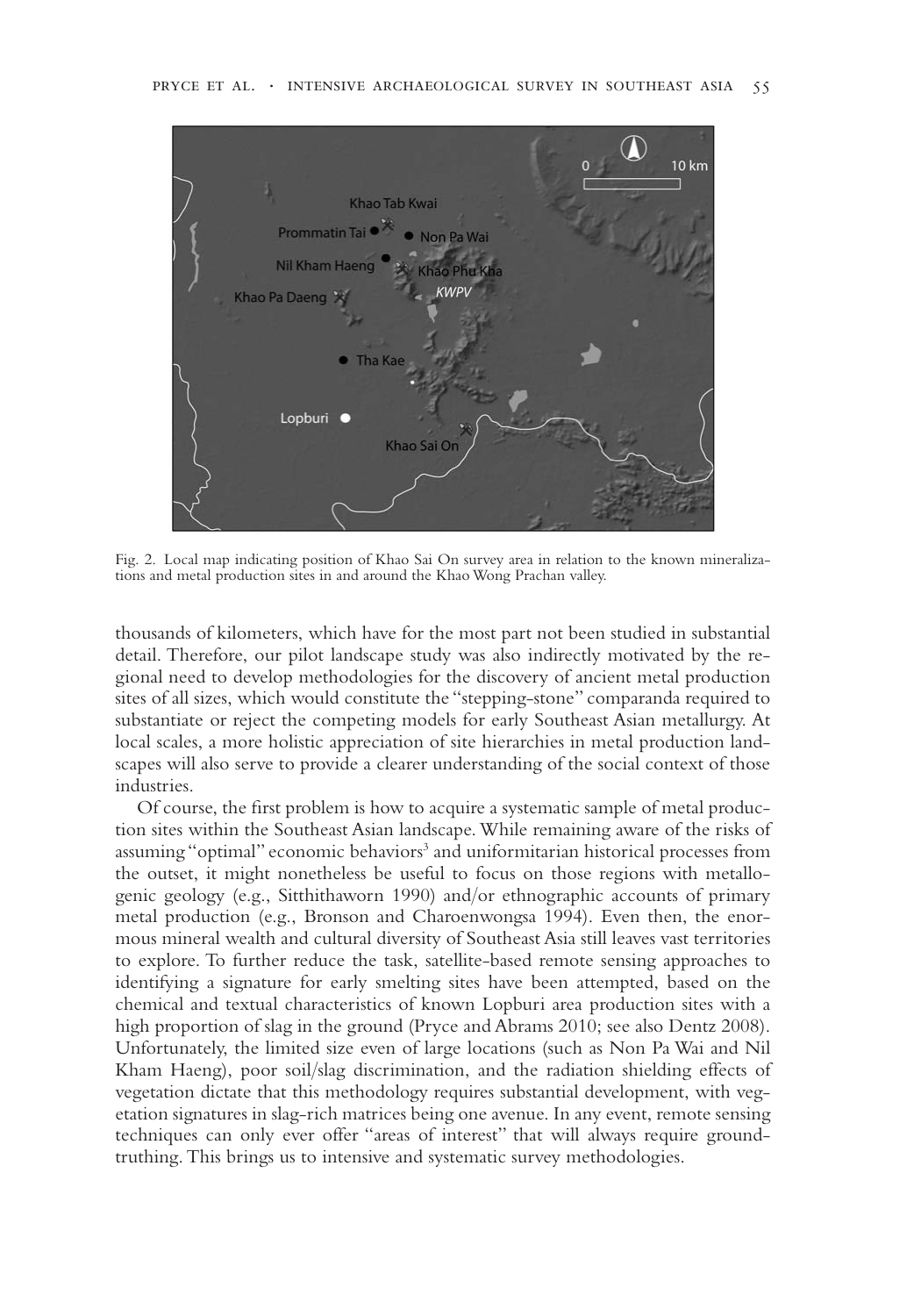By "systematic" survey we refer to any landscape-scale, surface investigation of surface remains that has an explicit and consistent methodology, for which, most crucially, it is possible to indicate where surveyors have and have not walked. Such an approach allows researchers to identify any biases in survey coverage, to understand other limitations in the dataset, and even to conduct contiguous fieldwork. In contrast, an "extensive" or "reconnaissance" survey covers the landscape in a way that cannot be evaluated by peers; Onsuwan-Eyre (2006: chap. 6) provides a useful summary of Thai and foreign surveys of this nature. By "intensive" we mean that, in addition to being systematic, the survey covers the physical ground surface at a sufficient resolution to detect very small sites (in our case with surveyors spaced at 20 m intervals; see below). Our field walking methodology has much in common with those used regularly in Europe, the Mediterranean, and North and Central America, to name but the regions most densely explored in this manner (e.g., Balkansky et al. 2000; Berlin 1951; Cherry et al. 1991; Davis et al. 1997; Feinman and Nicholas 1996; Goggin 1943; Renfrew and Wagstaff 1982; Smith et al. 1994; Wilkinson 2000; Wright et al. 1990). The success of landscape archaeology projects in such varying but frequently difficult environments suggests that Southeast Asia's climate, terrain, and vegetation should not been seen as exceptional or intrinsic barriers to good results in this regard. Our efforts to provide a systematic central Thai survey dataset build upon the notable fieldwork of Karen Mudar (1992, 1995) and Chureekamol Onsuwan-Eyre (2003, 2006). However, while the latter two researchers' objectives were largely concerned with relationships between occupation and environment (agricultural potential), as well as site hierarchies, our survey was arguably less ambitious, seeking merely to emphasize the underappreciated value of recovering artifact distributions at the landscape scale in this region and to confirm intensive survey's capacity to detect very small scatters of metal production waste and associated ceramics. These scalar differences in research agendas are represented in our divergent terminologies, in which earlier central Thai projects have probably used "sites" to refer to entire settlements, whereas we aim to resolve (or at least indicate) potentially single household occupation, small activity areas and production loci. Also, while our survey had "archaeometallurgical" objectives, we recorded all surface archaeology as we are interested in all aspects of the social context of metal production. We wish to be clear that we do not advocate total coverage survey at the expense of excavation, upon whose chronologies we rely for the relative dating of survey assemblages, but rather suggest that survey and excavation are mutually compatible approaches that provide complementary datasets for a spatial and temporal understanding of a region's past.

Located about 20 km southeast of the main cluster of known metal production sites in and around the Khao Wong Prachan Valley (Fig. 2), Khao Sai On was an ideal location for a pilot study. Ongoing excavation by the Lopburi Regional Archaeology Project (LoRAP) had already identified two late Iron Age copper smelting locations at Khok Din and Noen Din in this area (c.  $300$  B.C. to c.  $500/600$  A.D. based on crossdating with very similar assemblages at Nil Kham Haeng) with associated late Iron Age and Dvaravati (c. 600 to 1000 A.D.) settlement and cemetery evidence, and an undated copper mine at Khao Sai On itself (Ciarla 2007*a;* 2008). In addition to a relatively well-understood ceramic sequence, the survey thus benefited from "control" sites that enabled us to broadly calibrate surface and subsurface archaeology. We were also able to test our methodology over varying ground cover as the local area con-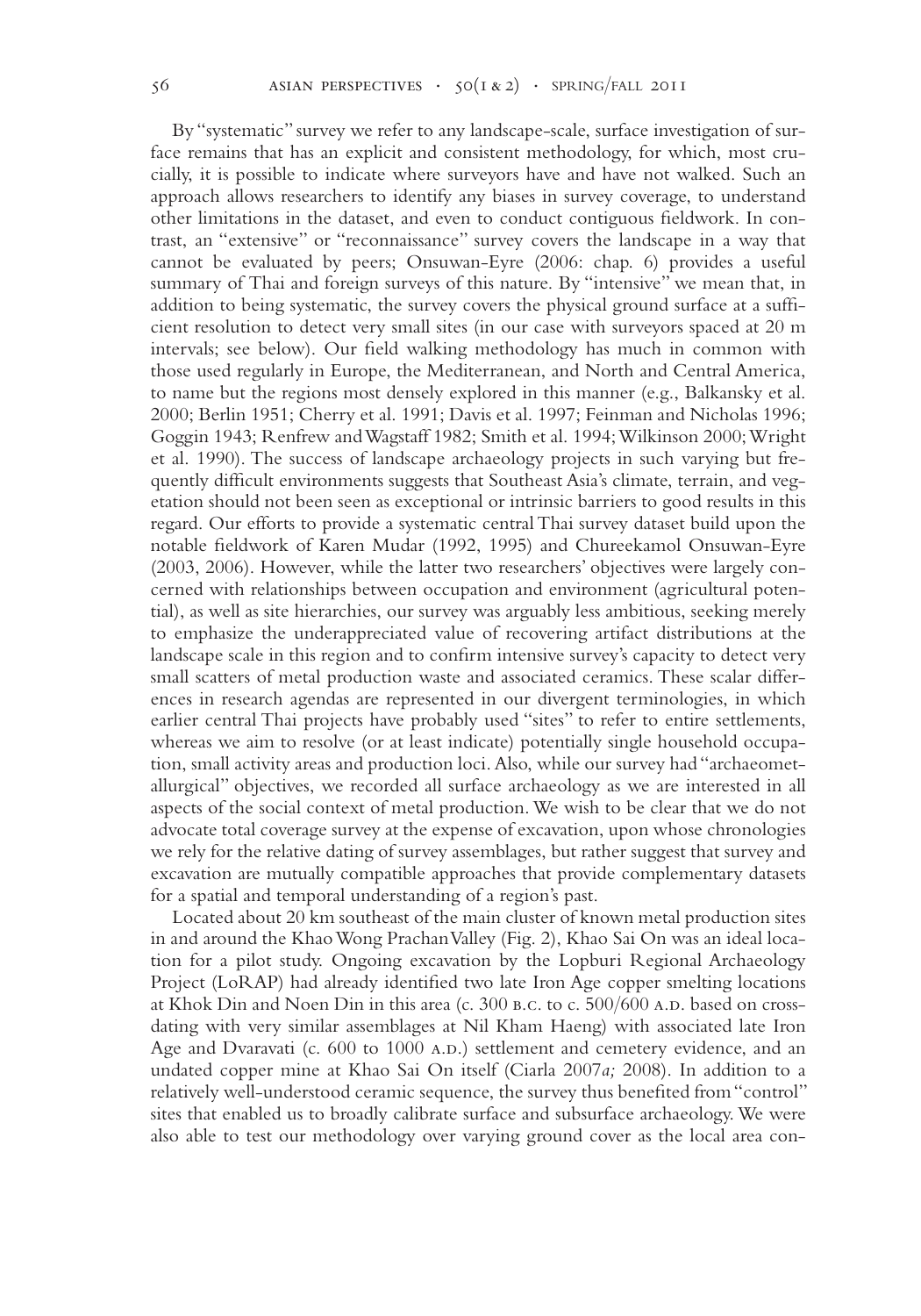tained a range of vegetation zones defined by land use. Agricultural land was primarily for cereal cultivation and at different stages of the agrarian cycle. Plots were plowed and ready for cropping, cropped (maize), or left fallow. Also present were patches of woodland and scrub (*Acacia*). Occasionally, palm oil and coconuts are planted as boundary dividers. Also notable was the boundary between the sedimentary floodplain and metamorphic limestone geological units running roughly north–south through the center of the study area.

To be more precise, we undertook this short survey with two main research objectives:

1. To field test a modified intensive survey methodology in a tropical Southeast Asian environment, with an interest in small-scale cultural remains of all periods, but a particular focus on metallurgical activity.

2. To understand the relation between primary metal extraction sites, smelting areas, and associated settlement landscapes at scales below those addressed by researchers up to present.

### **METHODS**

## *Surface Survey*

Intensive surveys typically cover the landscape in either a series of parallel walked lines or a formal grid, and quite often both in separate stages (e.g., Bevan et al. 2008). For this pilot project however, we were concerned to develop a scalable survey method that took the best from both of these strategies without leading to any time-consuming set-up procedures or any problems of comparison between differently implemented stages. We therefore broke the landscape up into three scales: notional  $1 \times 1$  km squares, within which the survey team walked  $100 \times 100$  m (ha-sized) squares, and within these,  $10 \times 10$  m squares that were the primary recording and collection units for finds (Fig. 3).

This allows surveyors to space themselves 10 m apart, walk down the center of a  $10 \times 10$  grid square (thereby only observing a 2–3 m sample corridor in the square as in most line-walking survey methods), and record cultural material in 10 m intervals, creating a  $10 \times 10$  m grid, but without physically laying it out. A further advantage of this method is that a five-person team can choose to space themselves 20 m apart and walk only every other line of  $10 \times 10$  m squares. If greater resolution is required then the intervening squares can be surveyed afterward, but for our purposes in this pilot survey, we only walked every other set of  $10 \times 10$  m squares (Fig. 4). All artifacts were labeled with details of the three scales of collection unit and could thus be resolved to a  $10 \times 10$  m box. Each walker kept a record form for each  $10 \times 10$  m unit they covered, and the team leader duplicated much of this information and added further comments on vegetation, standing structures, etc., for the ha-sized unit. This level of recording also allows for systematic differences in walker recovery rates to be accounted for, as some people are better at spotting certain types of material than others (Banning 2002). Our paper-based recording system may be contrasted with mobile GIS approaches whose increased data entry speed may be offset by a risky reliance on electronic media in a tropical environment (as noted by Given and Hyla 2006), while wet paper can still be read.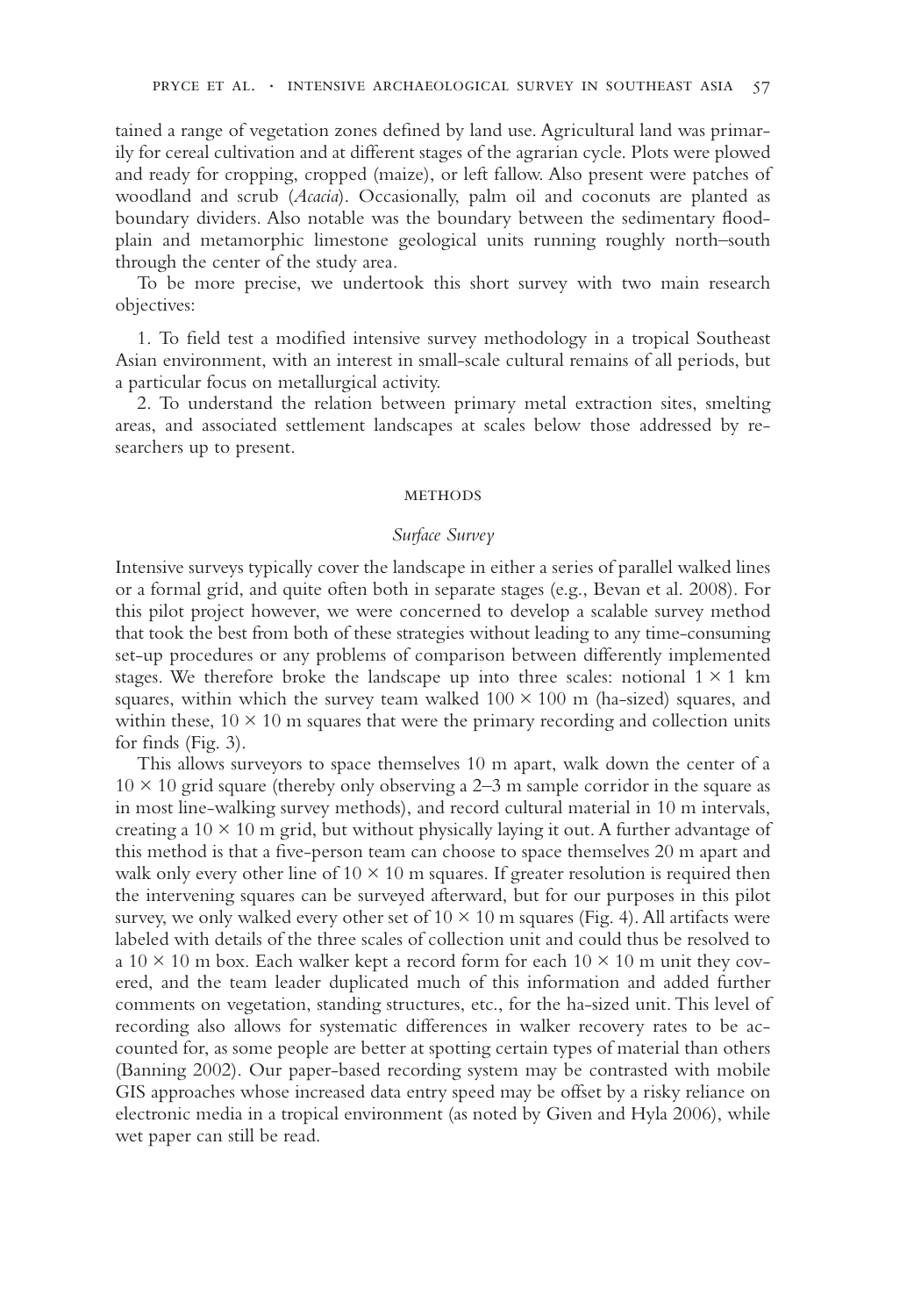

Fig. 3. The division of the Khao Sai On survey area into 1000 m, 100 m, and 10 m units. The southwest corner of the illustrated survey grid is at 686000E, 1635000N (UTM 47N, WGS84). Areas not surveyed by our team have been left unboxed. Underlying satellite imagery courtesy of Google Earth Mapping Services.

Prior to fieldwork, surveyors were familiarized with local artifact classes in the King Narai Palace National Museum in Lopburi, with particular emphasis paid to slag, minerals, and technical ceramics (e.g., Pryce and Natapintu 2009; Pryce et al. 2008). In higher artifact density environments (e.g., Bevan and Conolly 2009), it is typical to count all ceramics but to lift only diagnostics (e.g., bases, handles, rims, and decorated sherds) to reduce post-fieldwork processing, but in light of the fact that central Thai surface archaeology is comparatively poorly understood, we employed a complete collection policy for all ceramics and slag, as well as noting the distribution of crushed minerals.

The team leader's recording form also addressed land use and vegetation, along with an estimate of surface visibility—factors that obviously impact the ability of field walkers to identify areas of archaeological interest. This can operate both ways. A plowed field may offer very good surface visibility, but surface archaeology is more likely to be disturbed (Banning 2002). Conversely, a deep thicket of thorny *Acacia* (with formic friends) requires a degree of commitment to penetrate, but material culture distributions may be better preserved inside. Our capacity to navigate accurately was occasionally diminished by dense vegetation, but walker spacing and survey unit boundaries were closely monitored using recent satellite imagery and handheld Global Positioning System (GPS) units. Where the vegetation was completely impenetrable, the tracts, or individual walker paths, were marked as unsurveyed (Fig. 3). With this methodology, we can state with reasonable confidence the location of material culture distributions in the 2 km² assessed, and for those areas where we were less certain or unable to look, we can identify the factors responsible (typically vegetation) and account for them in our interpretations.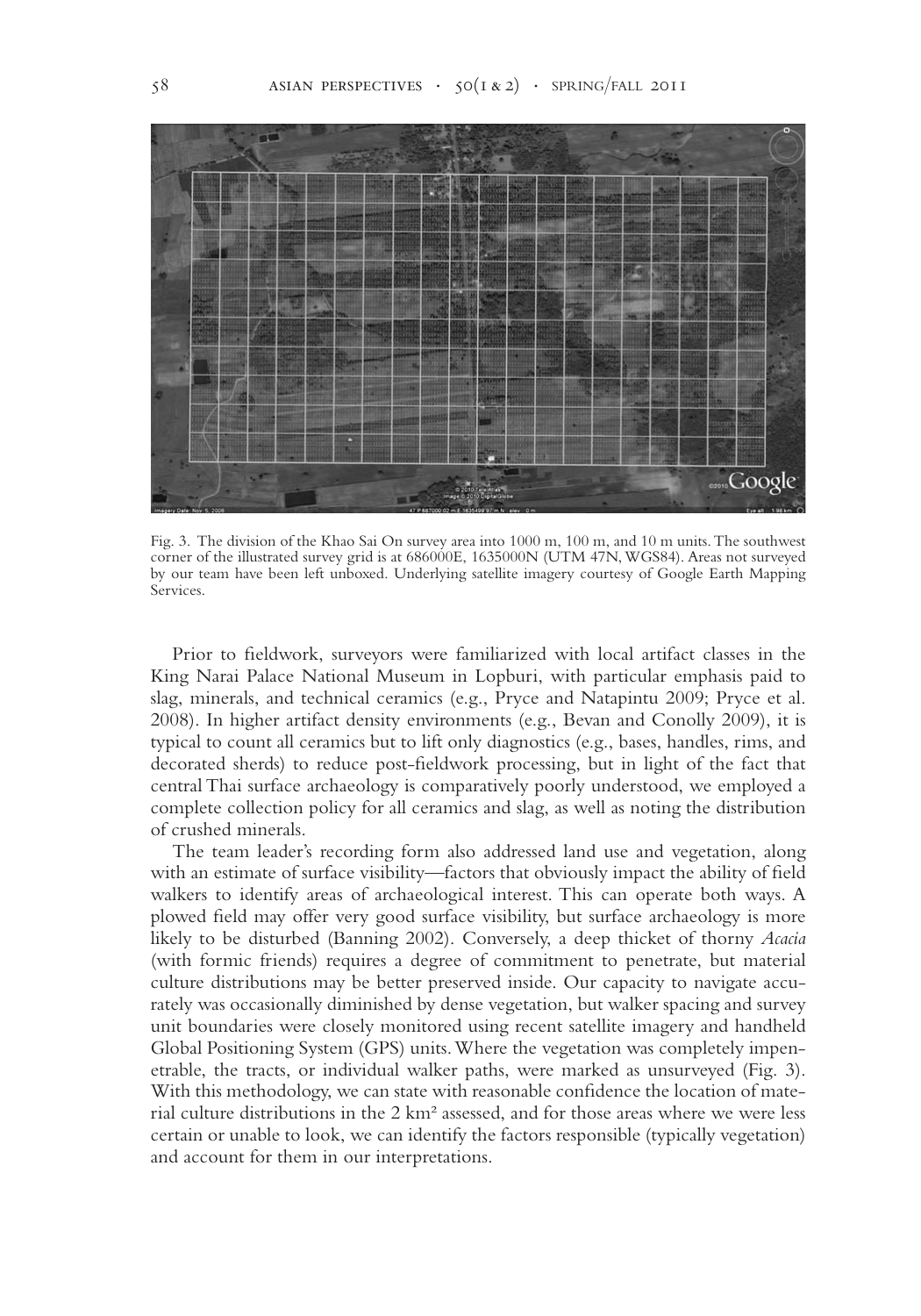

Fig. 4. Schematic indicating the walking pattern of a 1 km² grid square (*left*), and the spacing a direction of walkers within a 1 ha tract (*right*).

### *Digital Infrastructure*

This project, in common with many other intensive surveys around the world, used Geographic Information Systems to manage its spatial datasets and to design the initial survey coverage (e.g., Bevan and Conolly 2004; Conolly and Lake 2006). We were, however, interested in seeing how far we could limit the up-front costs of survey design and in-the-field navigation by using a combination of freely available highresolution satellite imagery (specifically, the pan-sharpened Quickbird coverages made available by Digital Globe through Google Earth for many areas of the world) and relatively cheap handheld GPS units. We made use of a semi-automated GIS method to create, georeference (to UTM 47N WGS84), and assign unique identifiers to our  $10 \times 10$  m polygonal grid. All finds were then assigned a random x, y location within the notional grid square whence they came, allowing us to point-plot finds without the awkward one-to-many joins and graduated symbologies that are otherwise a typical method for display survey finds within survey units (e.g. Gallant 1986). The findspots for individual potsherds that we depict in this paper's figures and that accompany our digital data should thus have a  $\pm 10$  m relative error within the survey area, on top of the absolute error from our use of handheld GPS (typically  $\pm 4$  m).

## *Artifact Study*

Survey pottery is commonly abraded due to long-term exposure to the elements, with a subsequent reduction in morphological and/or decorative detail. Nevertheless, familiarity with fabrics excavated and radiometrically dated in the locality (e.g., Ciarla 1992, 2007*a,* 2008; Rispoli 1990, 1992, 1997, 2007; Rispoli et al. 2009) can render even highly fragmentary ceramics to some degree chronologically diagnostic. The pottery finds from this survey have been permanently collected and stored in the King Narai Palace Museum, rather than studied in the field, in order to allow opportunities for future reassessment. They were each macroscopically examined and given provisional dates, shape attributions, size measurements, and general descriptions. Collected slag was assessed by the lead author based on experience with metallurgical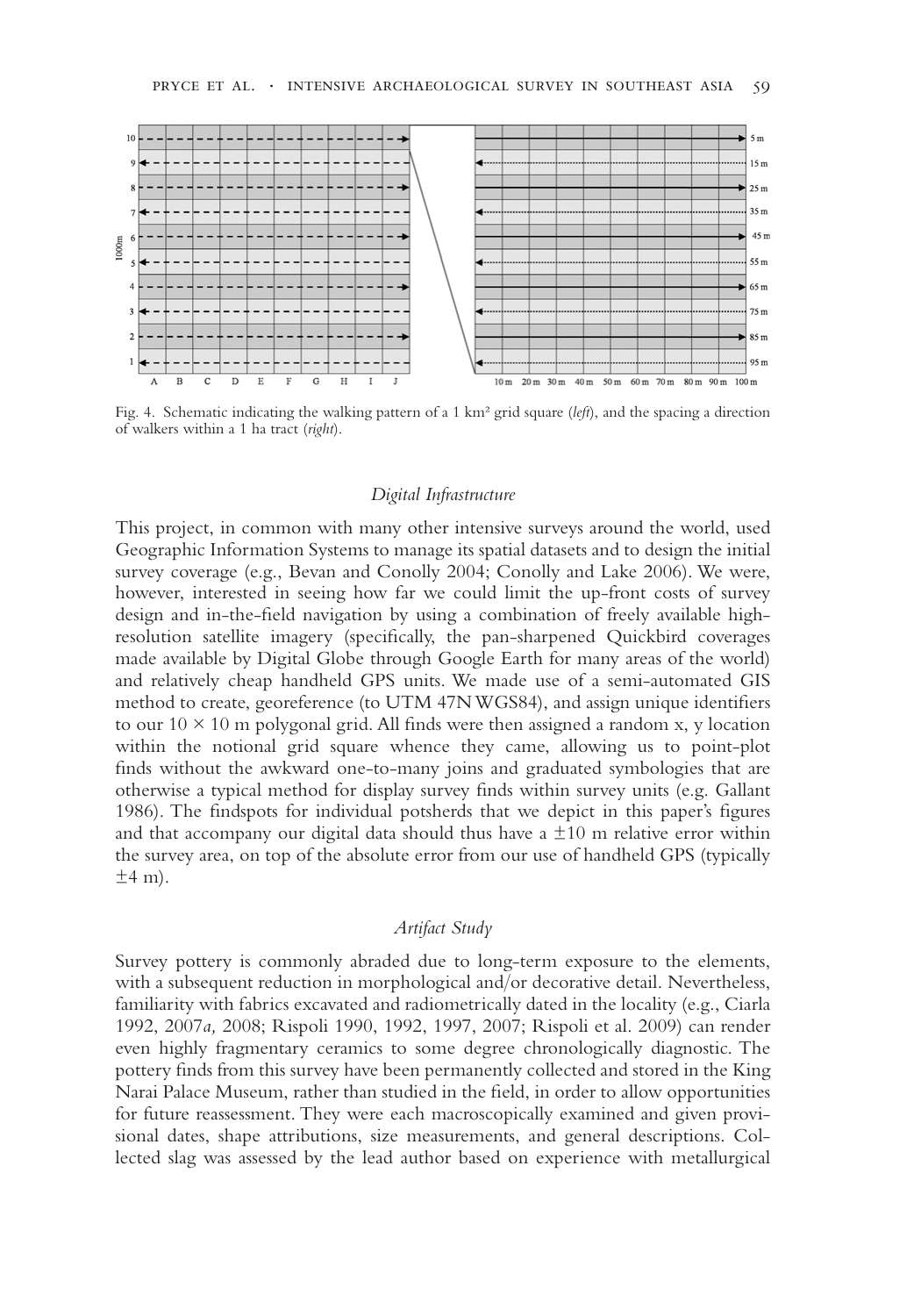materials in the Lopburi area (e.g., Pryce 2009; Pryce et al. 2010). This was predominantly a screening to ensure that "slag" was indeed slag. Non-excavated slag is unsuitable for technological study due to uncertainties over its representativeness and often heavy post-depositional alteration (e.g., Humphris et al. 2009). Nor can slag be directly dated by its morphological characteristics,<sup>4</sup> and thus periodization relies on other associated artifacts. Nevertheless, bearing in mind possible taphonomic displacements, a concentration of slag, minerals, and/or technical ceramics in the survey area was considered to represent a metal production locus.

### **RESULTS**

### *Pottery*

In total, 1447 potsherds were collected from the study area, but of these, only some 25 percent were sufficiently diagnostic to allow periodization. The datable material indicates some 2300 years of activity in and around Khao Sai On. A few potsherds were associated with the very recent material from the village of Ban Nikhom Sam and are not discussed further. A further 86 sherds, dominated by red wares but also including corded red wares, molded red wares, slipped red wares, basket-impressed wares, and buff wares were bracketed within the Mid/Late Iron Age of the Lopburi area chronological sequence,  $300 B.C.-A.D. 500/600$  (Rispoli et al. 2009). With 266 fineware, coarseware, and basket-impressed coarseware sherds, by far the largest body of identified ceramics belonged to the period broadly known as Dvaravati, c. 600– 1000 A.D. Four glazed stoneware potsherds were identified as Late Historic, corresponding to the thirteenth and fourteenth centuries A.D. Two potsherds were identified as Sawankhalok celadon and one as a Sukhothai stoneware, all dated to the Sukhothai Kingdom period (mid-thirteenth to early fifteenth century A.D.) (Wyatt 2003). One sixteenth-century A.D. Chinese celadon was identified. Five stamped potsherds were dated to the late Ayutthaya Kingdom period (sixteenth to eighteenth century A.D.) (Wyatt 2003). Due to either their small size or heavy abrasion it was not possible to date the remaining 1075 potsherds, but they can certainly be considered pre-modern. No ceramics of the Lopburi period (c. tenth to thirteenth century A.D.) were detected, and no material before c. 300 b.c.

### *Metallurgical Materials*

Overall, 27 fragments of slag, 5 possible furnace fragments, and 2 possible crucible fragments were collected during the survey, though much more was visible on the surface between walked survey lines. Of the collected slag, 7 pieces had visible copper staining, but there is no reason to doubt that the others were not also related to copper production. All of the slag was of a reasonable homogeneity, neither glassy nor visibly partially reacted. Macroscopically, the Khao Sai On survey slag would seem more consistent with copper production at Nil Kham Haeng (c. 300 B.C. to 500 A.D.) than at Non Pa Wai (c. 500 to 300 b.c.), both sites c. 20 km northwest (Pryce 2009; Pryce et al. 2010), but further analytical work on excavated samples would be necessary to confirm this impression. The possible furnace fragments were identified by their coarse red fabric, as seen in near complete examples at Nil Kham Haeng (Pigott et al.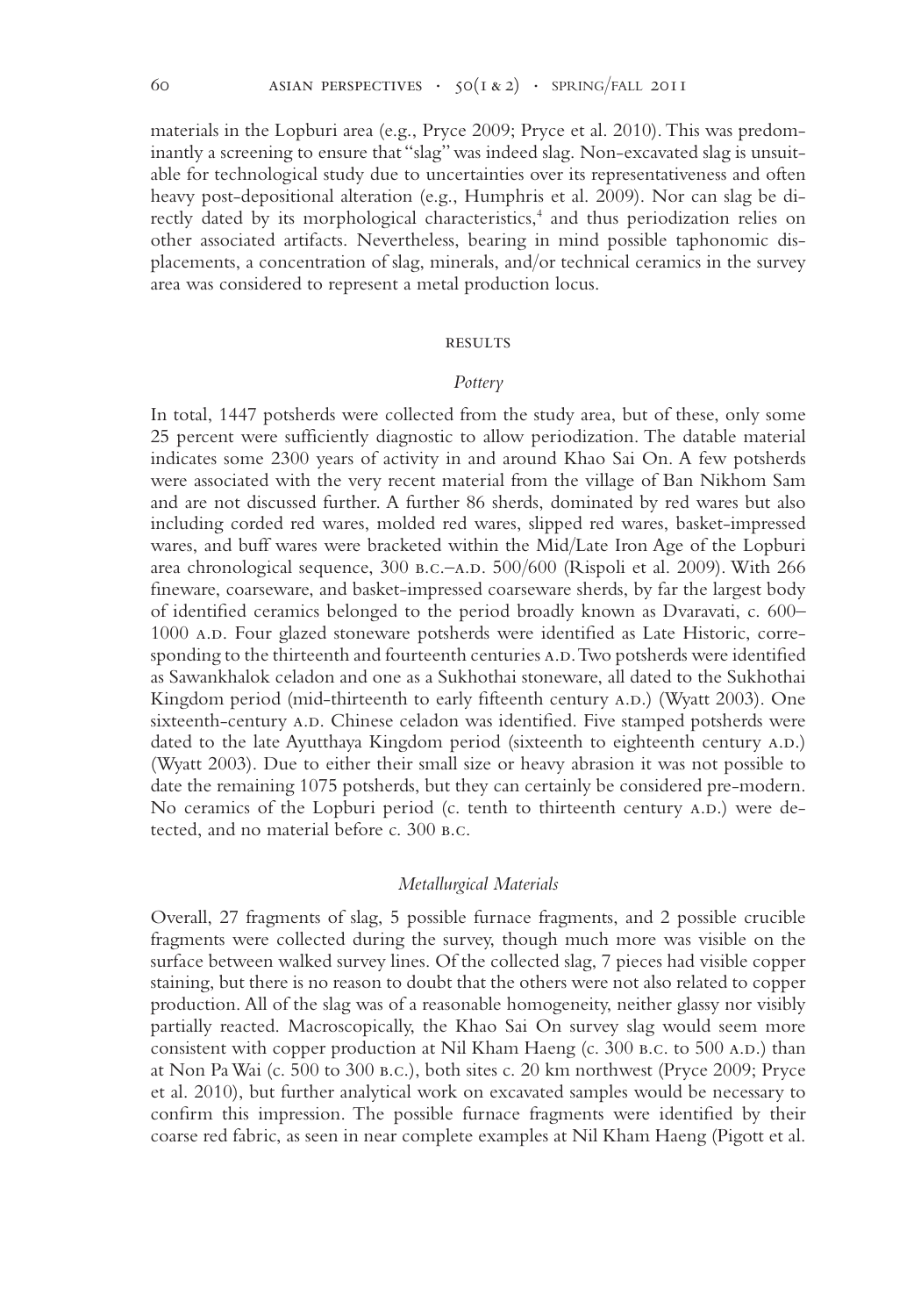1997) and Khok Din (Ciarla 2007*a*). It should be noted that based on technological analysis and experimental testing of Nil Kham Haeng furnace fragments, they are no longer thought to relate to copper smelting, but could represent associated foundry activities (Pryce 2009; Pryce et al. 2010). Two possible crucible fragments, recovered from the same  $10 \times 10$  m survey unit, were identified as such by their vitrified, bloated, and partially slagged fabric, but it is not certain whether they relate to copper smelting and/or founding.

### *Locations of Denser Activity*

Due to the strong potential for surface archaeology to be displaced over time (e.g., plowing, gravity, and water), archaeologists are reluctant to label an artifact cluster a "site" until its subsurface continuity and character has been tested by excavation (e.g., Banning 2002; Sullivan et al. 2007), and the term may have varying theoretical utility in different cultural contexts (e.g., Bevan and Conolly 2004 : 128–132; Dunnell and Dancey 1983). For simplicity here, we simply make reference to interesting material concentrations at different numbered locations and speculate further on their nature where possible. The distribution of all ceramic and slag finds across the study area can be seen in Figures 5 and 6, alongside locations datable to particular periods of interest. Overall, the survey data indicate the presence of tens of previously unreported locations of denser activity in the study area, and many of these appear to have been small settlements.

The distribution of slag and technical ceramics, plus recorded but uncollected crushed mineral, would indicate seven new copper production loci (Fig. 5) in addition to the known sites.<sup>5</sup> Of these, Locations 2 and 7–10 (including Khok Din) in the western part of the study area are arguably associated with the copper mines at Khao Sai On (Location 1), but Locations 3–6 identified in the southeast quadrant may relate to a possible mineralization at an inselberg c. 500 m to the south, outside the survey area.

Although excavation would be necessary to determine the true extent of the new production areas, the survey data suggest that they were extremely small, of a different order of magnitude than the 3–5 ha sites of Non Pa Wai and Nil Kham Haeng in the nearby Khao Wong Prachan Valley (Pigott et al. 1997). Based upon associated pottery, the majority of the new metallurgical locations should be dated to approximately 300 b.c. to a.d. 500/600, which is entirely consistent with the excavated sites of Khok Din and Noen Din (Ciarla 2007*a;* 2008). The latter site does have Dvaravati (c. 600 to 1000 A.D.) material but not in metal production contexts. While many of the Iron Age metallurgical loci likewise have a distribution of Dvaravati potsherds, Location 10 is unique in having produced slag exclusively in association with Dvaravati ceramics, suggesting the production is likely to be dated to this period.

### discussion

People currently living and working in a locality indisputably know their land better than an outsider visiting for a matter of days, weeks, or months, and thus local knowledge is certainly a valuable asset to archaeologists seeking to identify sites. Nevertheless, for the most part, local people are not archaeologists and may be unable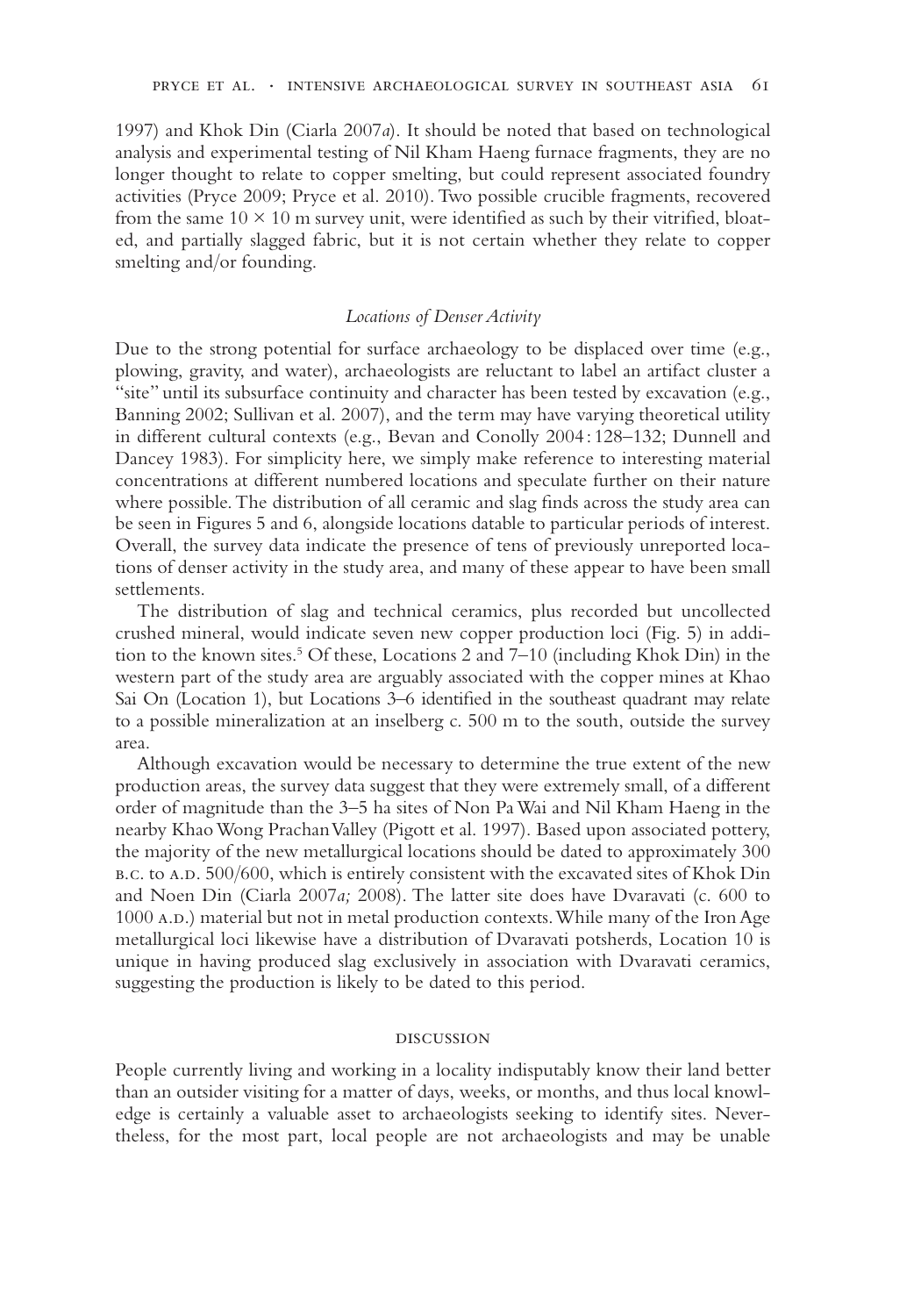

Fig. 5. Distribution of Iron Age and Dvaravati locations marked by datable potsherds in the Khao Sai On survey area, in addition to undated potsherds and metallurgical locations marked by finds of slag and/or technical ceramic.

to recognize certain features and/or materials, and thus an undue reliance on their testimony may lead to landscape evidence being overlooked. To complicate matters, local people may perceive economic or social reasons (usually property development and religious considerations, respectively) for inaccurately reporting or omitting to divulge known sites. We do not believe this to have been an issue in Ban Nikhom Sam, but despite their welcoming attitude toward us, local inhabitants suggested that there was no archaeology beyond the known loci at Khok Din and Noen Din. We believe that we have demonstrated this not to be case and argue that while terrain, climate, and vegetation vary widely at multiple geographical scales, with geomorphological foresight and perseverance, near complete coverage at a systematic survey intensity can often be achieved by motivated surveyors. Despite the value of satellite prospection (e.g., multispectral characterization) or of perusing archival collections (e.g., those kept in local monasteries), there is simply no replacement for systematic, on-the-ground coverage of archaeological landscapes by experienced observers (Fish and Kowalewski 1990).

A 2 km² pilot survey can certainly be expanded on, but was able to document c. 2300 years of human activity at a vastly more numerous range of locations in the landscape than that known before. The most directly comparable Thai surveys (Mudar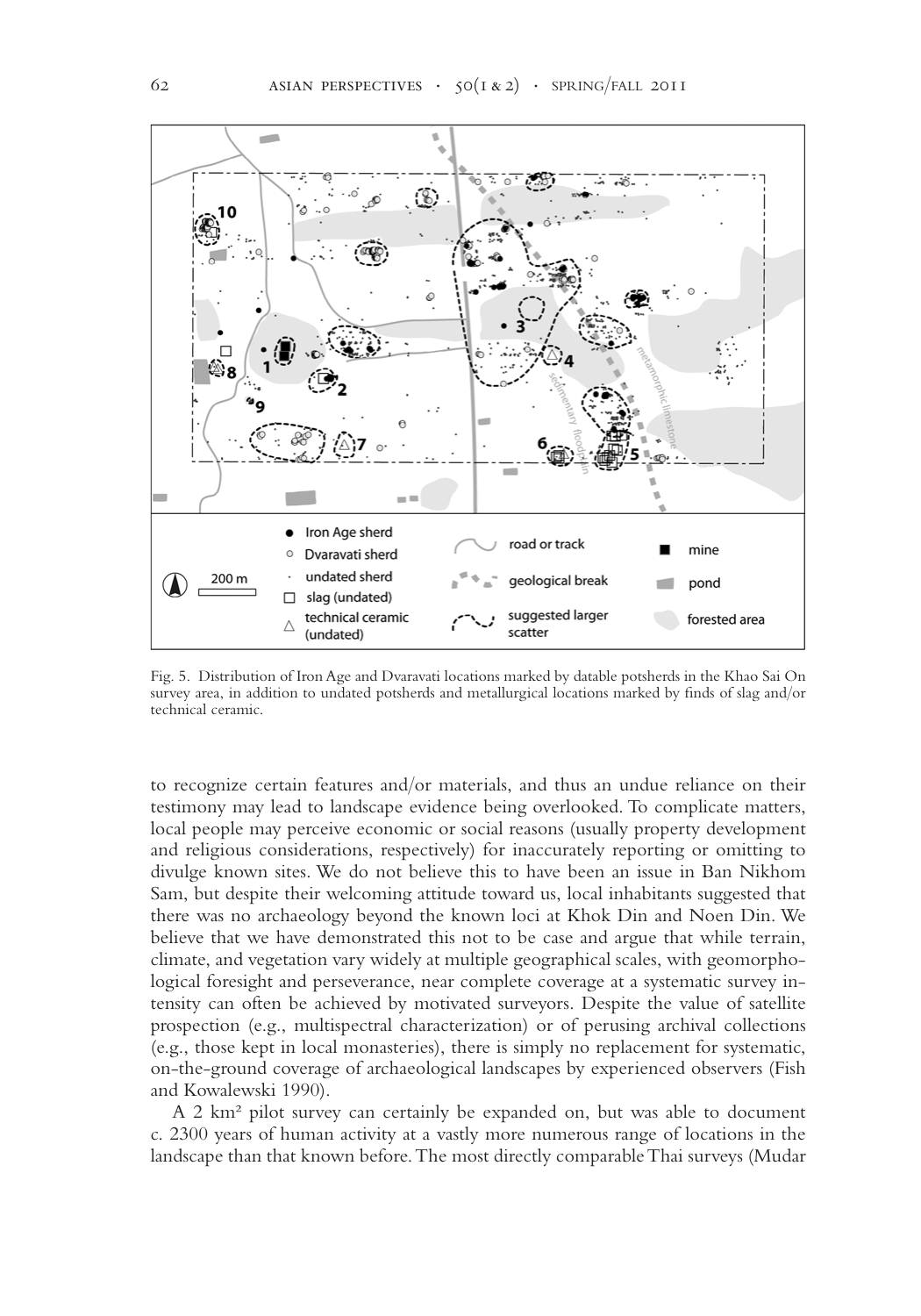

Fig. 6. Distribution of Late Historic to Late Ayutthaya locations marked by datable potsherds in the Khao Sai On survey area, in addition to undated potsherds and metallurgical locations marked by finds of slag and/or technical ceramic.

1995; Onsuwan-Eyre 2003) each covered c. 60 km² but did not provide a seamless mapping of surface material; recording and collecting was only initiated once a distribution had been designated as a site. In the admittedly fairly amenable walking conditions in much of central Thailand, a 5-person team can cover about 20 ha per day at 10 m resolution or 40 ha at 20 m resolution. The deployment of 3 or 4 teams for several weeks thus means coverage in the order of 60 ha is entirely reasonable for a fieldwork season. Moreover, unbroken coverage of the landscape in contiguous blocks (rather than lots of small patches) is important for understanding the relationship between individual scatter locations. We would argue strongly that unbroken and intensive survey coverage at some meaningful resolution in Southeast Asia is often feasible (excluding some very mountainous and/or jungle environments) and with geomorphological forethought (see, e.g., Ciarla and Natapintu 1992) can provide an unprecedented understanding of diachronic landscape usage.

Turning to metallurgical activity in the region, three elements of the survey data are worth noting: (1) the comparatively high density of production areas; (2) the tentative identification of Dvaravati copper production; and (3) variation in size of production locations. In Figure 2 we plotted the location of 8 known mining/smelting/ founding sites in a c. 2400 km² area around Lopburi. In contrast, our survey data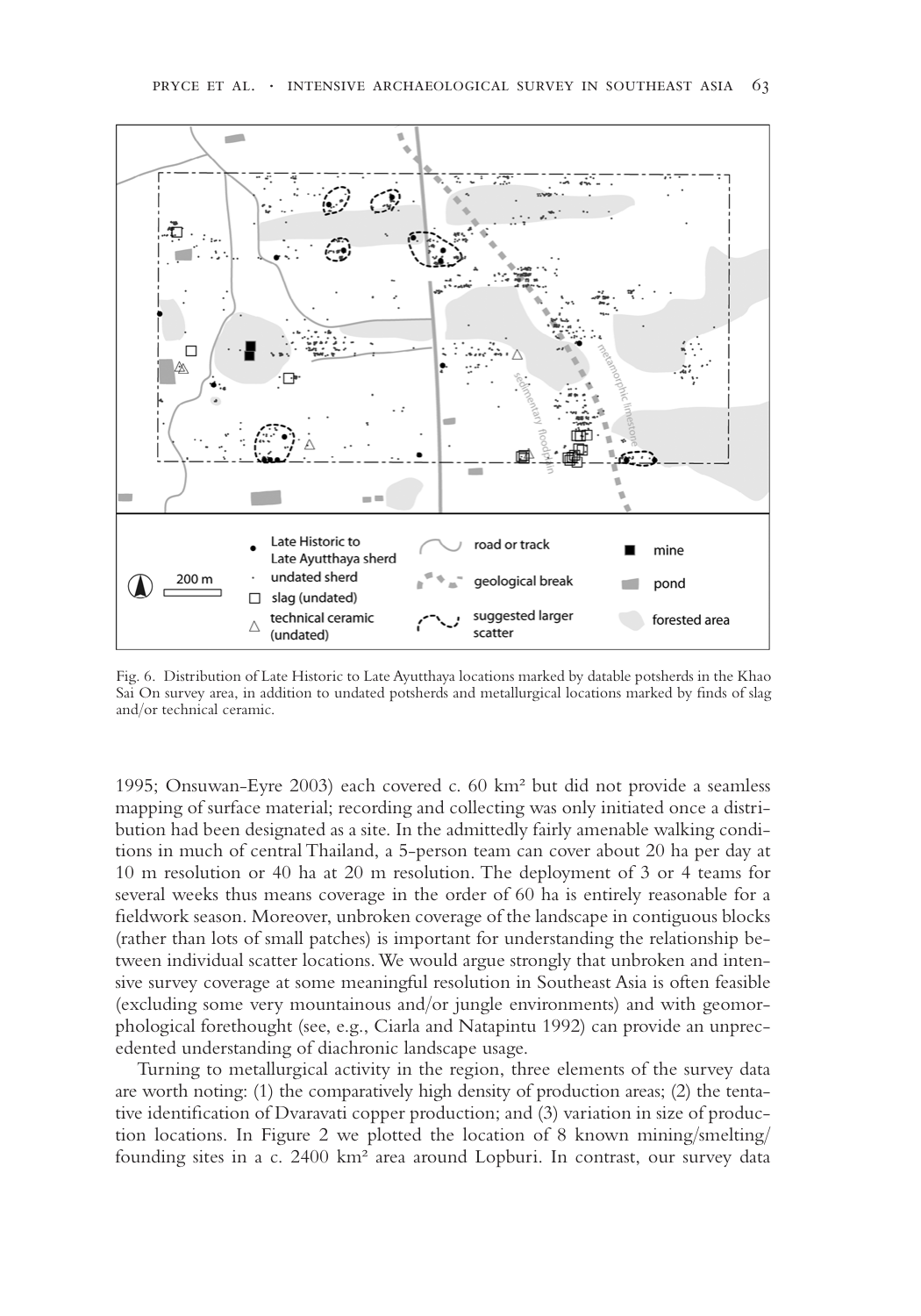indicate the presence of up to 10 production areas (7 new, 3 already known) in just 2 km². Obviously part of this discrepancy in density reflects much higher occurrences of metal production areas in the metallogenic uplands, but it does also suggest that, as previously suspected (e.g. Pigott et al. 1997), there are many metallurgical sites, of a variety of shapes and sizes, that remain to be recorded in the area. Given that excavating numerous Lopburi area metal production sites would be prohibitively expensive and suffer from rapidly diminishing returns, what can intensive survey offer? Well, expanding our survey coverage substantially<sup>6</sup> to cover both lowland and upland zones would enable us to provide a probabilistic estimate of the total number of production and settlement loci in the area. In addition to tracking changing land-use patterns over time, the periodicity of these sites can permit long-term population estimates, as their size hierarchy and patterning potentially offer hints at previous configurations of social complexity and the social context of metal production across the Loei-Petchabun Volcanic Belt, a probable prehistoric production zone fulfilling demand from the Khorat Plateau (White and Pigott 1996).

The possible identification of a Dvaravati copper production location (10) is also significant as it would constitute the first evidence for post– $500/600$  A.D. copper production in the Lopburi region, and only the second in Thailand (for the other, Phu Lon, see Pigott and Weisgerber 1998). The apparent diminution of Thai copper supply in the Early Historic period prompts one to question if this reflects a reduction in regional demand, or if the market was being suppressed by copper/bronze production elsewhere, possibly China (as remarked upon by Bronson 1992). In any event, a long-term academic concentration on prehistoric metallurgy could do with being re-balanced to give greater attention to historic period production and consumption, with intensive survey providing a cost-effective and comparatively rapid means of achieving this.

Finally, and as mentioned earlier, scalar and spatial relationships between contemporary settlement and metal production sites offer clues as to the social context of production. Joyce White and Vincent Pigott (1996), for example, argue that economic specialization need not automatically correlate with political centralization, and in particular they cite the Khao Wong Prachan Valley as evidence of intensive copper production in a social context with no clear evidence of control over that production either by local hierarchies or from further afield. Khao Wong Prachan Valley copper production very much appears to have been a community activity, although technological analysis does suggest that the industry's labor costs did rise significantly over the period 300 b.c. to A.D. 500 (Pryce 2009; Pryce et al. 2010).

What the excavation and survey around Khao Sai On bring to this discussion is an increasing sense of the dispersion of copper production across the landscape in units of widely varying size. Indeed, some of the production areas we identified seem too small to represent features of large-scale, community-organized industry and could conceivably be the result of copper mining, smelting, and founding activities being pursued by individual households. If correct, these data would strongly support White and Pigott's (1996) thesis for regional specialization unrestricted by elites. However, recent shifts in the central Thai chronology (Rispoli et al. 2009) mean that the attested intensification of copper production could now be seen as contemporary with increasing sociopolitical complexity and even early state formation in Iron Age mainland Southeast Asia (Higham and Higham 2009; Pryce 2009; Pryce et al. 2010), so while Lopburi-area copper production may well not have been part of a centralized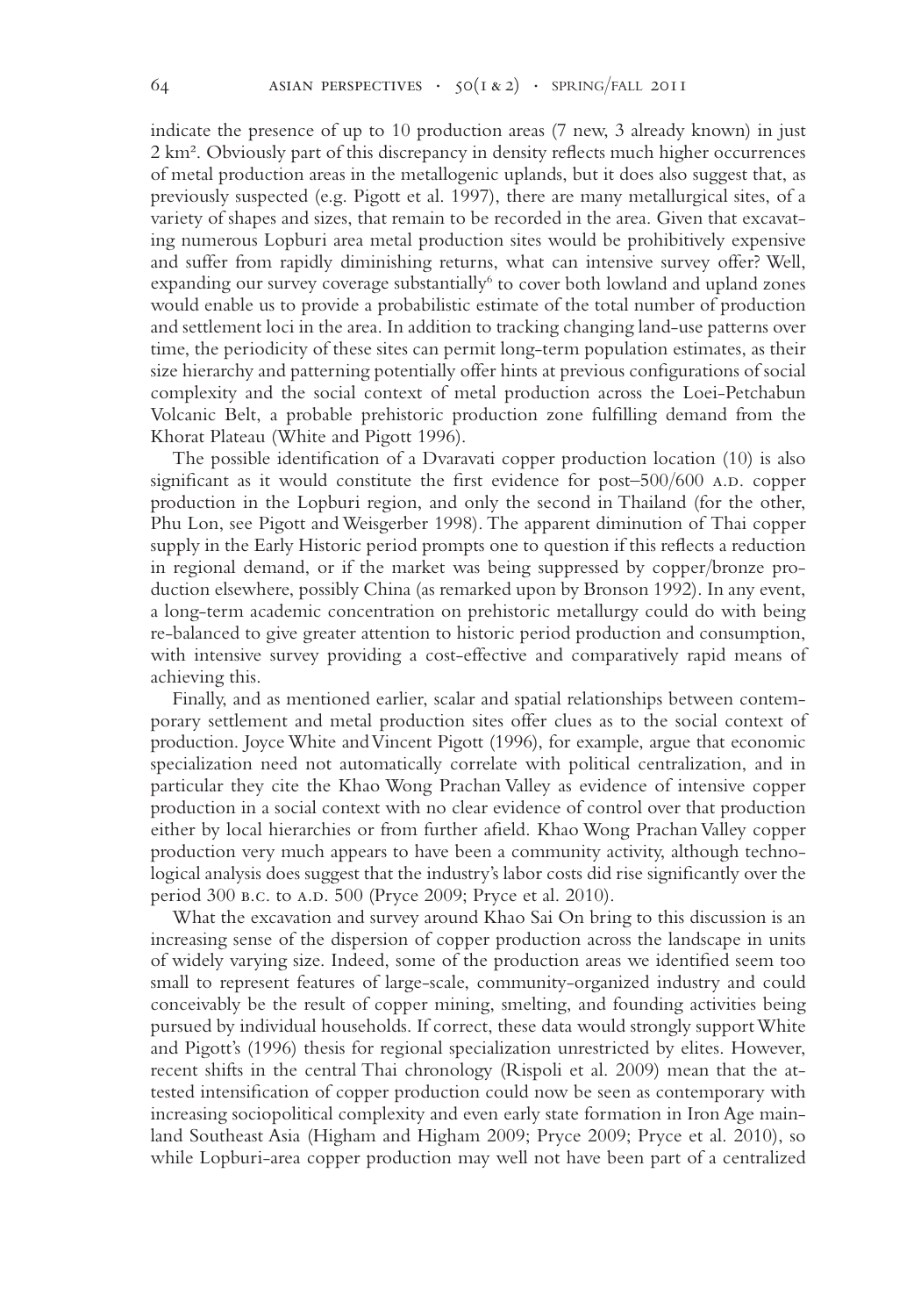economy, it does seem to have been closely correlated to regional demands for metal for social display. In any case, what we hope this discussion of intensive survey methods and results indicates is that there is much to be gained from more fully integrating systematic landscape survey into wider Southeast Asian research agendas.

#### acknowledgments

We are indebted to Khun Pakpadee Yokonkdee, LoRAP co-director and director of the Lopburi Office of the Thai Fine Arts Department; Khun Manita Keunkun, director of the King Narai Palace National Museum in Lopburi, as well as her staff; and also Khun Pira Venunan for a range of help and advice. Elizabeth Malakie kindly took part in field walking despite otherwise being on holiday. In Bangkok, our work was facilitated by the Central Office of the Thai Fine Arts Department and the Thai National Research Council. We are also grateful for the warm welcome extended to us by the headman and other villagers of Ban Nikhom Sam. The article was written while Pryce was a Leverhulme Trust Early Career Fellow at the Research Laboratory for Archaeology and the History of Art at the University of Oxford, and a Junior Research Fellow at St Hugh's College, Oxford; their combined support is gratefully acknowledged.

### **ENDNOTES**

- 1. This survey was carried out in March 2009 under the auspices of the Lopburi Regional Archaeology Project (LoRAP; see, e.g., Ciarla 2005, 2007*a*, 2008). Our digital datasets are available from the first author on request.
- 2. The start of the Thai Metal Age is disputed, with the chronological extremes occupied by Joyce C. White and Elizabeth Hamilton (2009) who favor c. 2000 b.c. and Charles Higham et al. (2011) who have advocated c. 1000 B.C.
- 3. Mining activities by definition occur in metal-rich areas, but smelting may take place near fuel or clay sources, or somewhere more "illogical."
- 4. Though 14C of charcoal inclusions is certainly possible.
- 5. It is notable that although a sizeable amount of crushed mineral was recorded at the known site of Khok Din (Ciarla 2007*a*) field walkers collected few potsherds and no slag as the slag scatter was spatially very concentrated and its core lay wholly within the 20 m gap between two walkers (Fig. 4). While this may appear to be a problematic omission, we stress that our intensive survey methodology was designed to be a *systematic* sampling of the landscape and cannot detect every last surface scatter.
- 6. There are numerous military bases in the vicinity, making full coverage unlikely.

### references cited

Balkansky, A. K., S. A. Kowalewski,, V. Pérez Rodríguez, T. J. Pluckhahn, C. A. Smith, L. R. STIVER, D. BELIAEV, J. F. CHAMBLEE, V. Y. HEREDIA ESPINOZA, AND R. SANTOS PÉREZ 2000 Archaeological Survey in the Mixteca Alta of Oaxaca, Mexico. Journal

2000 Archaeological Survey in the Mixteca Alta of Oaxaca, Mexico. *Journal of Field Archaeology*  27 : 365–389.

BANNING, E. B.<br>2002 Arch

2002 *Archaeological Survey.* New York: Kluwer Academic/Plenum Publishers.

**BENNETT, A.**<br>1988 C

- Copper Metallurgy in Central Thailand. Unpublished doctoral thesis, Institute of Archaeology, University College London, U.K.
- 1989 The contribution of metallurgical studies to South-East Asian archaeology. *World Archaeology* 20 : 329–351.

Berlin, H.<br>1951

1951 A survey of the Sola Region in Oaxaca, Mexico. *Ethnos* 16 : 1–17.

Bevan, A., and J. Conolly

2004 GIS, archaeological survey, and landscape archaeology on the Island of Kythera, Greece. *Journal of Field Archaeology* 29 : 123–138.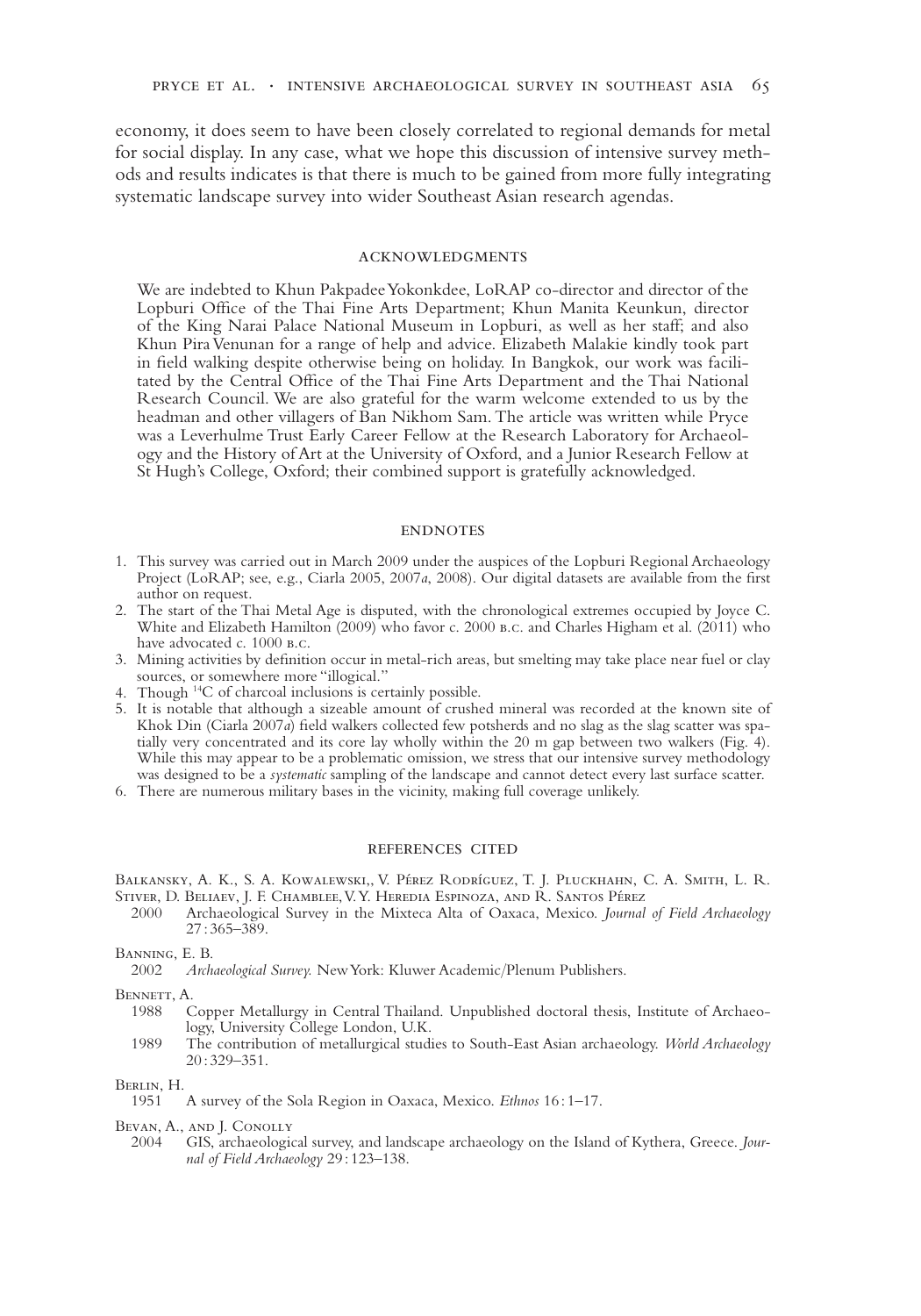- 2009 Modelling spatial heterogeneity and nonstationarity in artifact-rich landscapes. *Journal of Archaeological Science* 36 : 956–964.
- BEVAN, A. J. CONOLLY, AND A. TSARAVOPOULOS<br>2008 The fragile communities of Antikythe

- Bronson, B.<br>1992 Pa
	- Patterns in the early Southeast Asian metals trade, in *Metallurgy, Trade and Urbanism in Early Thailand and Southeast Asia:* 63–114, ed. I. Glover, P. Suchitta, and J. Villiers. Bangkok: White Lotus.
- Bronson, B., and P. Charoenwongsa<br>1994 Eyewitness accounts of early
	- 1994 Eyewitness accounts of early mining and smelting in Southeast Asia. *SPAFA Journal* 4 : 4–17.

- 1992 *Ancient Metallurgy in the USSR: The Early Metal Age.* Cambridge: Cambridge University Press.<br>2008 Formation of the Eurasian "Steppe Belt" of stockbreeding cultures: Viewed through the prism Formation of the Eurasian "Steppe Belt" of stockbreeding cultures: Viewed through the prism of archaeometallurgy and radiocarbon dating. *Archaeology, Ethnology and Anthropology of Eurasia* 35 : 36–53.
- CHERNYKH, E. N., L. I. AVILOVA, AND L. B. ORLOVSKAJA<br>2000 Metallurgical Provinces and Radiocarbon Chronolog
- 2000 *Metallurgical Provinces and Radiocarbon Chronology.* Moscow: Rossijskaja Akademija Nauk, Institut Arkheologii.
- Cherry, J. F., J. L. Davis, and E. Mantzourani
	- 1991 *Landscape Archaeology as Long-Term History: Northern Keos in the Cycladic Islands from Earliest Settlement to Modern Times.* Los Angeles: Monumenta Archaeologica.
- CHILDE, V. G.<br>1954 Tl
	- The Socketed Celt in Upper Eurasia. Annual Report of the Institute of Archaeology of the Univer*sity of London* 10 : 11–25.
- Chiou-Peng, T.
	- 1998 Western Yunnan and Its Steppe Affinities, in *The Bronze Age and Early Iron Age Peoples of Eastern Central Asia:* 280–304, ed. V. H. Mair. Washington, DC: Institute for the Study of Man.
- Ciarla, R.
	- 1992 The Thai-Italian Lopburi Archaeological Project (LoRAP): Preliminary Results, in *Southeast Asian Archaeology 1990 :* 111–128, ed. I. C. Glover. Hull University, Centre for South-East Asian Studies.
	- 2005 The Thai-Italian "Lopburi Regional Archaeological Project": As survey of fifteen years of activities, in *La cultura Thailandese e le relazion: Italo-Thai*, ed. I. Piovano. Torino: CESMEO.
	- 2007*a* A preliminary report on Lo.R.A.P. archaeological excavations at prehistoric Khao Sai on, Lopburi Province, Central Thailand. *East and West* 57 : 395–401.
	- 2007*b* Rethinking Yuanlongpo: The case for technological links between the Lingnan (PRC) and Central Thailand in the Bronze Age. *East and West* 57 : 305–328.
	- 2008 The Thai-Italian "Lopburi Regional Archaeological Project" (LoRAP). Excavation at Khao Sai on-Noen Din 2008. Preliminary report. *East and West* 58 : 313–336.

CIARLA, R., AND S. NATAPINTU<br>1992 Towards a definition

- Towards a definition of site formation processes in monsoonal environments: Preliminary observations (in Italian), in *Proceedings of the International Seminar "Formation Processes and Exca*vation Methods in Archaeology: Perspectives," July 15-21: 173-198, ed. G. Leonardi. University of Padua.
- Conolly, J., and M. Lake
- 2006 *Geographical Information Systems in Archaeology.* Cambridge: Cambridge University Press.
- Davis, J. L., S. E. ALCOCK, J. BENNET, Y. LOLOS, AND C. SHELMERDINE 1997 The Pylos Regional Archaeological Project, part I: Overvi
- The Pylos Regional Archaeological Project, part I: Overview and the archaeological survey. *Hesperia* 66 : 391–494.

Dentz, F.

- 2008 On the Use of Spaceborne Remote Sensing for Archaeology: A Case Study on Early Iron Reduction Sites at the Jordan Valley. Unpublished M.Sc. Geomatics diss. Department of Earth Observation and Space Systems, Delft University of Technology, The Netherlands.
- DUNNELL, R.C., AND W. S. DANCEY<br>1983 The siteless survey: A reg
	- 1983 The siteless survey: A regional scale data collection strategy. *Advances in Archaeological Method and Theory* 6 : 267–287.

The fragile communities of Antikythera. *Archaeology International* 10:32-36.

Chernykh, E. N.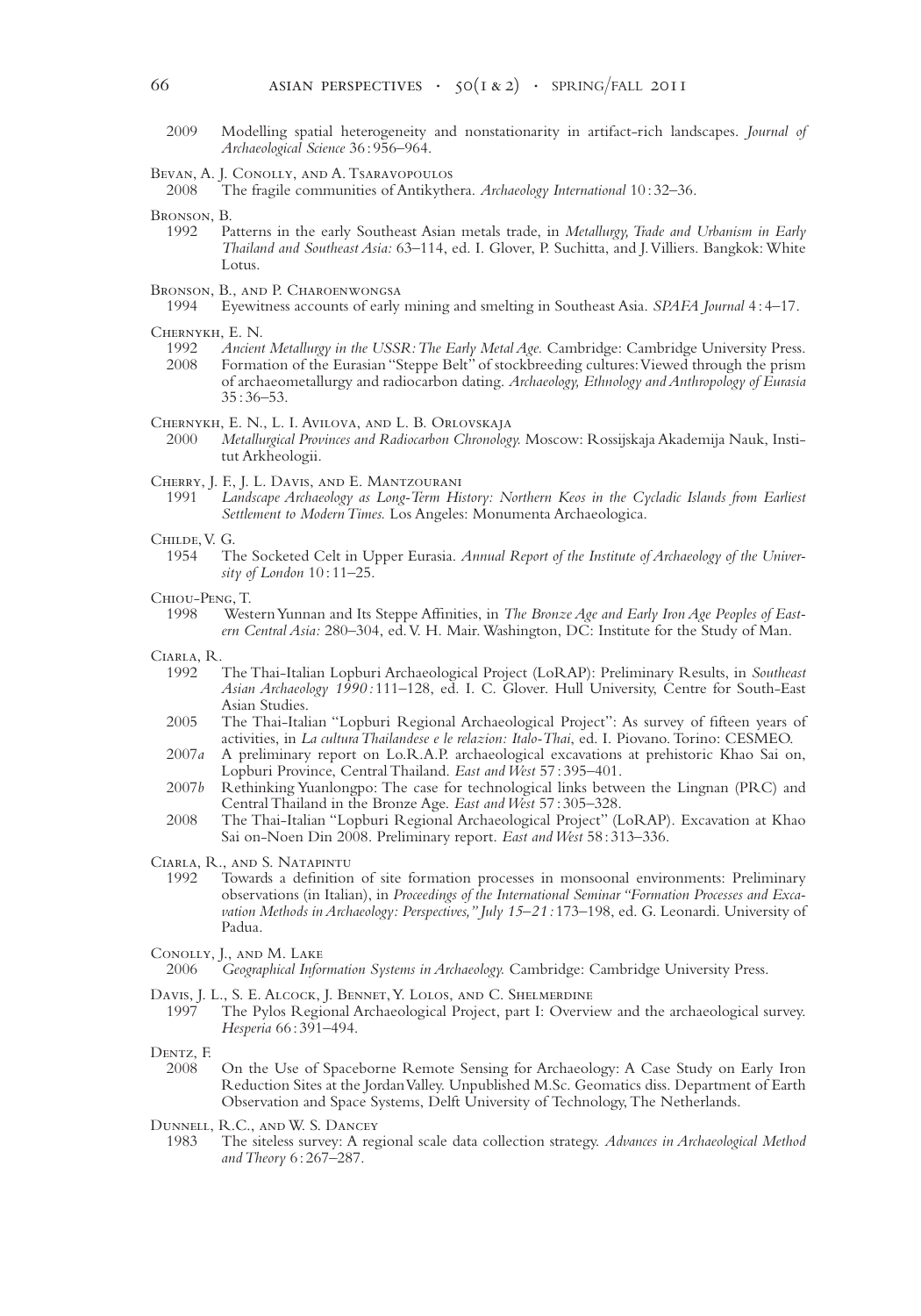#### Feinman, G. M., and L. M. Nicholas

1996 Defining the eastern limits of the Monte Albán state: Systematic settlement pattern survey in the Guirún Area, Oaxaca, Mexico. *Mexicon* 18 : 91–97.

## FISH, S. K., AND S. A. KOWALEWSKI, EDS.<br>1990 The Archaeology of Regions: A

1990 *The Archaeology of Regions: A Case for Full-Coverage Survey.* Washington, DC: Smithsonian Institution.

## GALLANT, T. W.<br>1986 **"Bag**

1986 "Background noise" and site definition: A contribution to survey methodology. *Journal of Field Archaeology* 13 : 403–418.

## GIVEN, O., AND S. HYLA<br>2006 Forging partn

2006 Forging partnerships in Laos: Archaeological survey using mobile GIS. *Expedition* 48 : 38– 39.

#### Goggin, J.

1943 An archaeological survey of Río Tepalcatepec Basin, Michoacán, Mexico. *American Antiquity*  $9:44 - 58.$ 

#### Grushin, S. P.

2005 Origins of various design elements in Seima-Turbino bronze artifacts. *Archaeology, Ethnology and Anthropology of Eurasia* 2 : 61–67.

### Higham, C. F. W.

1996 *The Bronze Age of Southeast Asia.* Cambridge: Cambridge University Press.

- Higham, C. F. W. and T. Higham
	- 2009 A new chronological framework for prehistoric Southeast Asia, based on a Bayesian model from Ban Non Wat. *Antiquity* 82 : 1–20.

### Higham, C., T. Higham, R. Ciarla, K. Douka, A. Kijngam, and F. Rispoli

2011 The Origins of the Bronze Age of Southeast Asia. *Journal of World Prehistory* 24 : 227–274.

## HUMPHRIS, J., M. M. TORRES, T. REHREN, AND A. REID<br>2009 Variability in single smelting enisodes—a ni

2009 Variability in single smelting episodes—a pilot study using iron slag from Uganda. *Journal of Archaeological Science* 36 : 359–369.

## LINDUFF, K. M., AND J. MEI<br>2009 Metallurov in a

2009 Metallurgy in ancient eastern Asia: Retrospect and prospects. *Journal of World Prehistory* 22 : 265–281.

## Mei, J.<br>2000

- 2000 *Copper and Bronze Metallurgy in Late Prehistoric Xinjiang.* Oxford: Archaeopress.
	- Early copper-based metallurgy in China: Old question, new perspective. *Bulletin of Archaeology, University of Kanazawa* 27 : 109–118.

## Mei, J., and Y. Li<br>2003 Early

Early copper technology in Xinjiang, China: The evidence so far, in *Mining and Metal Production through the Ages:* 111–121, ed. P. T. Craddock and J. R. S. Lang. London: The British Museum Press.

### Mudar, K.

- 1992 Prehistoric and Early Historic Settlements on the Central Plain: Analysis of an Archaeological Survey in Lopburi Province, Thailand. Unpublished Ph.D. diss. University of Michigan, Ann Arbor.
- 1995 Evidence for prehistoric dryland farming in mainland Southeast Asia: Results of regional survey in Lopburi Province, Thailand. *Asian Perspectives* 34 : 157–194.

#### Natapintu, S.

1988 Current research on ancient copper-base metallurgy in Thailand, in *Prehistoric Studies: The Stone and Metal Ages in Thailand:* 107–124*,* ed. P. Charoenwongsa, P. Bronson, and B. Bronson. Bangkok: The Thai Antiquity Working Group.

## Onsuwan-Eyre, C.<br>2003 Metal Ag

- Metal Age complexity in Thailand: Socio-political development and landscape use in the Upper Chao Phraya Basin. *Bulletin of the Indo-Pacific Prehistory Association* 23 : 7–13.
- 2006 Prehistoric and Proto-Historic Communities in the Eastern Upper Chao Phraya River Valley. Ph.D. diss. University of Pennsylvania, Philadelphia.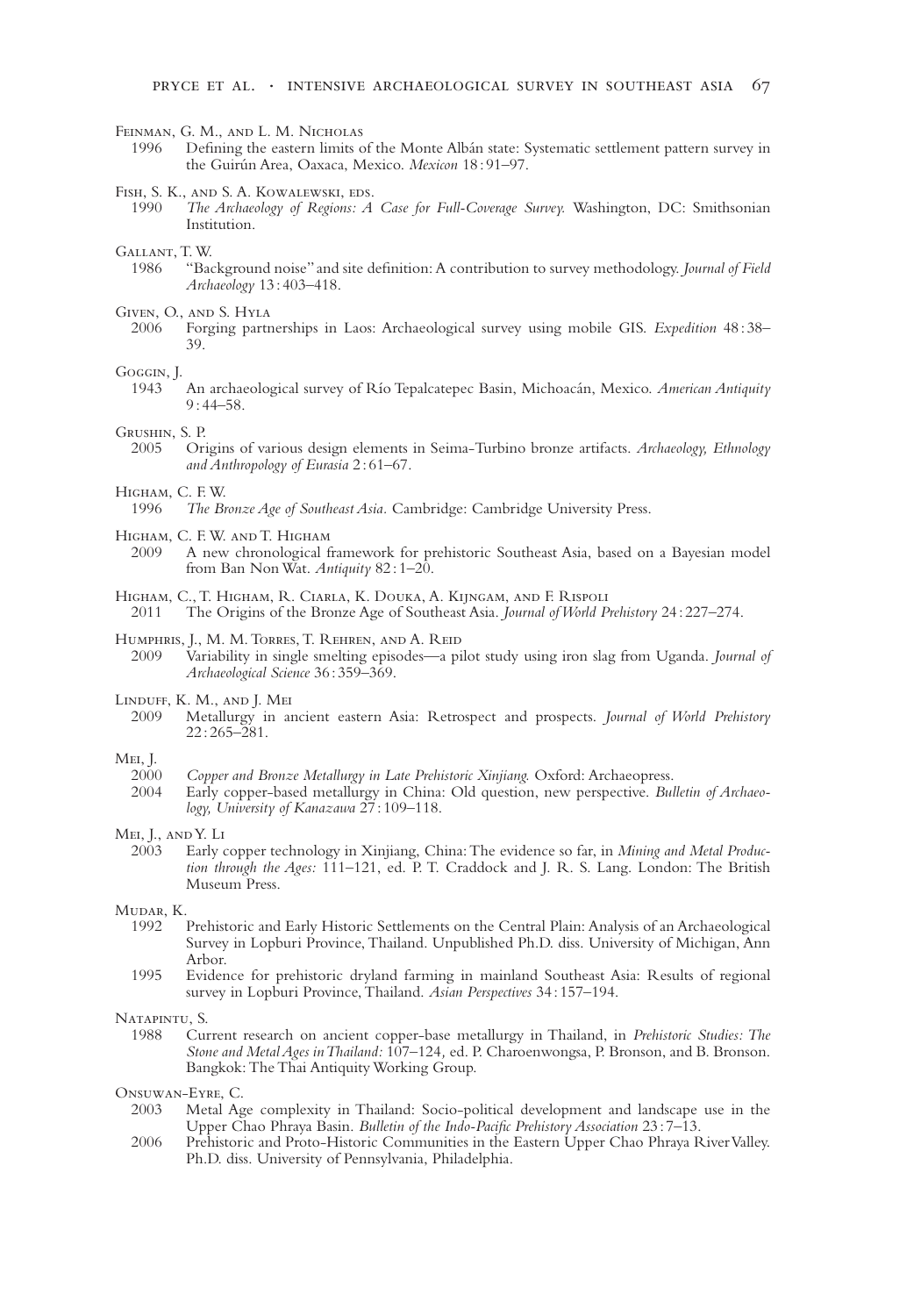PIGOTT, V. C., AND R. CIARLA

- 2007 On the origins of metallurgy in prehistoric Southeast Asia: The view from Thailand, in *Metals and Mines: Studies in Archaeometallurgy:* 76–88, ed. S. L. Niece, D. Hook, and P. Craddock. London: Archetype Publications Ltd.
- PIGOTT, V. C., K. MUDAR, A. AGELARAKIS, L. KEALHOFER, S. A. WEBER, AND J. C. VOELKER<br>2006 A program of analysis of organic remains from Prehistoric conner-producing
- A program of analysis of organic remains from Prehistoric copper-producing settlements in the Khao Wong Prachan Valley, Central Thailand: A progress report, in *Uncovering Southeast Asia's Past. Selected Papers from the 10th International Conference of the European Association of Southeast Asian Archaeologists:* 154–167, ed. E. A*.* Bacus, I. C. Glover, and V. C. Pigott. Singapore: National University of Singapore.
- PIGOTT, V. C., AND G. WEISGERBER<br>1998 Mining archaeology in
- 1998 Mining archaeology in geological context. The Prehistoric copper mining complex at Phu Lon, Nong Khai Province, Northeast Thailand, in *Metallurgica Antiqua: In Honour of Hans-Gert Bachmann and Robert Maddin:* 136–161, ed. J. D. Muhly. Bochum: Deutsches Bergbau-Museum Bochum.
- PIGOTT, V. C., A. WEISS, AND S. NATAPINTU
- 1997 Archaeology of copper production: Excavations in the Khao Wong Prachan Valley, Central Thailand, in *South-East Asian Archaeology 1992. Proceedings of the Fourth International Conference of the European Association of South-East Asian Archaeologists. Rome, 28th September–4th October 1992 :* 119–157, ed. R. Ciarla and F. Rispoli. Rome: Istituto Italiano per l'Africa e l'Oriente.
- Pryce, T. O.<br>2009 (
- 2009 Copper Production and Technological Reproduction in the Khao Wong Prachan Valley of Central Thailand. Unpublished doctoral thesis. Institute of Archaeology, University College London, U.K. Available at http://oxford.academia.edu/OliverPryce.
- Pryce, T. O., and M. J. Abrams
- 2010 Direct detection of Southeast Asian smelting sites by ASTER remote sensing imagery: Technical issues and future perspectives. *Journal of Archaeological Science* 37 : 3091–3098.
- PRYCE, T. O., B. BELLINA, AND A. BENNETT<br>2008 The development of metal techn
	- The development of metal technologies in the Upper Thai-Malay Peninsula: Initial interpretation of the archaeometallurgical evidence from Khao Sam Kaeo. *Bulletin de l'Ecole Française d'Extrême-Orient* 93 : 295–316.
- PRYCE, T. O., M. MARTINÓN-TORRES, V. C. PIGOTT, AND T. REHREN<br>2010 Prehistoric copper production and technological reproc
- Prehistoric copper production and technological reproduction in the Khao Wong Prachan Valley of Central Thailand. *Archaeological and Anthropological Sciences* 2 : 237–264.
- PRYCE, T. O., AND S. NATAPINTU<br>2009 Smelting iron from lat
	- 2009 Smelting iron from laterite: Technical possibility or ethnographic aberration? *Asian Perspectives* 48 : 249–264.
- RENFREW, C., AND M. WAGSTAFF, EDS.<br>1982 An Island Polity: The Archae
	- 1982 *An Island Polity: The Archaeology of Exploitation in Melos.* Cambridge: Cambridge University Press.
- Rispoli, F.
	- La Ceramica Di Non Pa Wai (Lopburi, Tailandia Centrale). Unpublished doctoral thesis. Dipartimento di Studi Orientali, Universita' La Sapienza Roma.
	- 1992 Preliminary report on the pottery of Tha Khae, Lopburi, Central Thailand, in *Southeast Asian Archaeology 1990 :* 129–142, ed. I. C. Glover. Hull: Centre for Southeast Asian Studies.
	- 1997 Late third/early second millennium bce pottery traditions in Central Thailand: Some preliminary observations in a wider prospective, in *South-East Asian Archaeology 1992. Proceedings of the Fourth International Conference of the European Association of South-East Asian Archaeologists. Rome, 28th September–4th October 1992 :* 59–67, ed. R. Ciarla and F. Rispoli. Rome: Istituto Italiano per l'Africa e l'Oriente.
	- 2007 The incised and impressed pottery style of Mainland Southeast Asia following the paths of Neolithization. *East and West* 57 : 235–304.
- Rispoli, F., R. Ciarla, and V. C. Pigott
	- 2009 Towards a working chronology for Central Thailand: Revising the sequence for the Khao Wong Prachan Valley and the Greater Lopburi Region. Paper presented at the Indo-Pacific Prehistory Association in Hanoi, 29 November–5 December 2009.